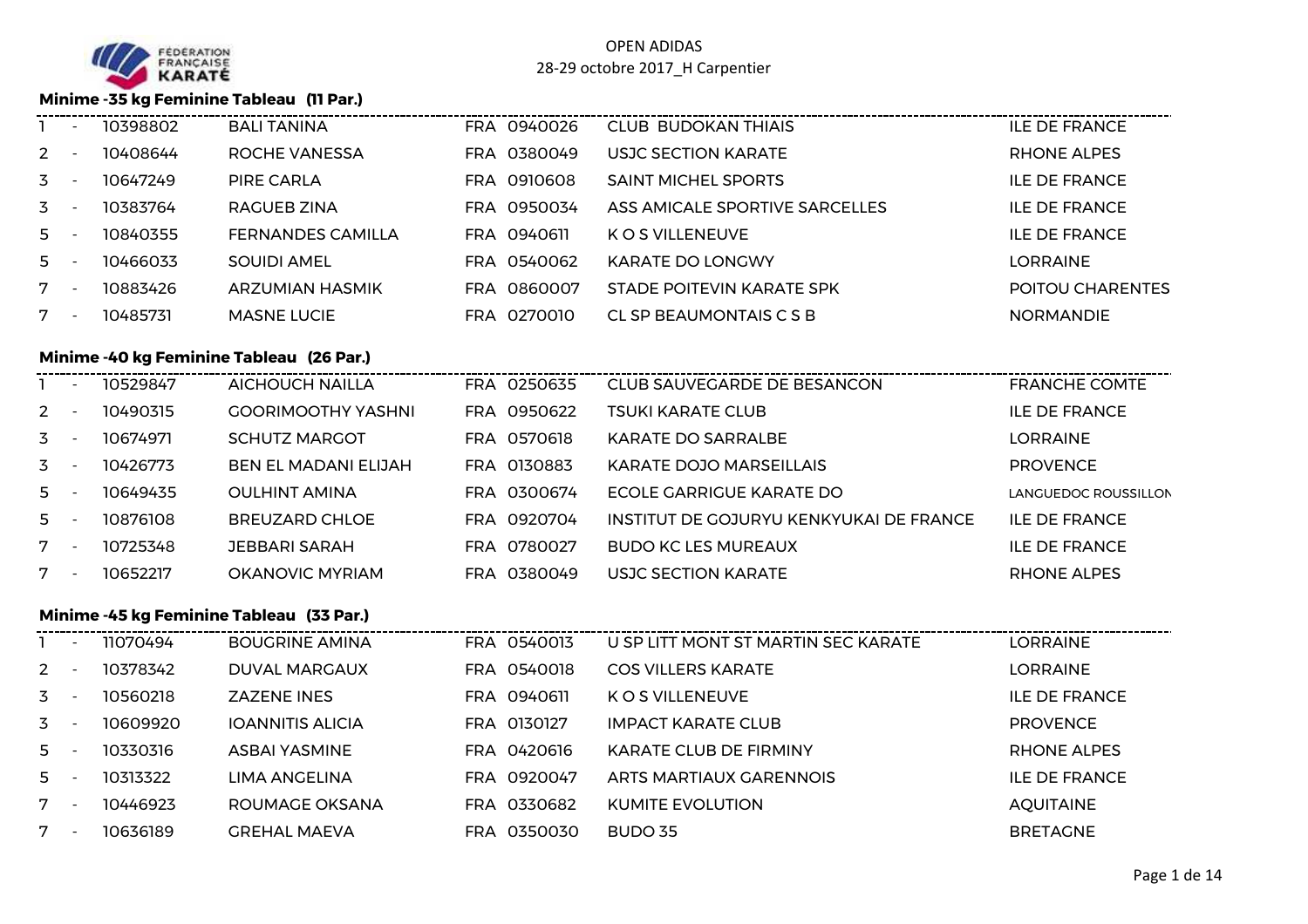

# **Minime -50 kg Feminine Tableau (33 Par.)**

|       | $\overline{\phantom{a}}$ | 10584829 | <b>MEDJKOUNE ALYSSA</b> | FRA 0540062 | <b>KARATE DO LONGWY</b>             | <b>LORRAINE</b>      |
|-------|--------------------------|----------|-------------------------|-------------|-------------------------------------|----------------------|
| $2 -$ |                          | 11070495 | <b>BOUGRINE AMEL</b>    | FRA 0540013 | U SP LITT MONT ST MARTIN SEC KARATE | <b>LORRAINE</b>      |
| 3     |                          | 10669929 | DAKDAK SALMA            | FRA 0710015 | S K C MACON                         | <b>BOURGOGNE</b>     |
| $3 -$ |                          | 10875180 | <b>SALMI FATIMA</b>     | FRA 0950608 | <b>GONESSE KARATE CLUB</b>          | <b>ILE DE FRANCE</b> |
| $5 -$ |                          | 10427900 | EL MEZDIOUI INES        | FRA 0770738 | JEUNES KARATEKAS DE MEAUX           | <b>ILE DE FRANCE</b> |
| $5 -$ |                          | 10707647 | OKASSOU MYRIAM          | FRA 0300686 | SPORTING FIGHT CLUB                 | LANGUEDOC ROUSSILLON |
| 7     |                          | 10809611 | <b>BOUDERGA LINA</b>    | FRA 0190006 | <b>BUDOKAI KARATE CLUB DE BRIVE</b> | <b>LIMOUSIN</b>      |
| 7     |                          | 10504045 | <b>BOUAIN SANAE</b>     | FRA 0890015 | <b>ENTENTE SP FLORENTINOISE</b>     | <b>BOURGOGNE</b>     |

### **Minime -55 kg Feminine Tableau (18 Par.)**

|             | $\sim$                   | 10816707 | DE AMORIM PEREIRA MARIE FRA 0540013 |             | U SP LITT MONT ST MARTIN SEC KARATE | LORRAINE                |
|-------------|--------------------------|----------|-------------------------------------|-------------|-------------------------------------|-------------------------|
| $2 -$       |                          | 10382483 | L HYVER MARGOT                      | FRA 0440078 | CENT ETUDES KARATE ST NAZAIRE       | <b>PAYS DE LA LOIRE</b> |
| $3 -$       |                          | 10776726 | DELMAET CARLINA                     | FRA 0590194 | KARATE CLUB DE CONDE                | <b>FLANDRE ARTOIS</b>   |
| $3 -$       |                          | 10465807 | AUDRY OANELL                        | FRA 0950681 | ATHLETIC KARATE ARNOUVILLE          | <b>ILE DE FRANCE</b>    |
| $5 -$       |                          | 10401600 | <b>SATRE ROMANE</b>                 | FRA 0430612 | <b>KARATE CLUB BEAUZACOIS</b>       | <b>AUVERGNE</b>         |
| $5 -$       |                          | 10744542 | <b>CORANSON BEAUDU EMMA</b>         | FRA 0950034 | ASS AMICALE SPORTIVE SARCELLES      | <b>ILE DE FRANCE</b>    |
| $7^{\circ}$ | $\overline{\phantom{a}}$ | 10715785 | <b>ARHUR MATHILDE</b>               | FRA 0370615 | <b>KARATE CLUB VAL DE CISSE</b>     | TBO                     |
| $7 -$       |                          | 10674871 | <b>MENACER DJIHANE</b>              | FRA 0920079 | C S M PUTEAUX                       | <b>ILE DE FRANCE</b>    |

#### **Minime 55 et + kg Feminine Tableau (23 Par.)**

|                | 10808808 | BABO AMELIE - JUANA      | FRA 0330026 | SPORTS ATH MERIGNAC                           | <b>AQUITAINE</b>      |
|----------------|----------|--------------------------|-------------|-----------------------------------------------|-----------------------|
| $2^{\circ}$    | 10713111 | RIBES OCEANE             | FRA 0590739 | KARATE CLUB SIN LE NOBLE                      | <b>FLANDRE ARTOIS</b> |
| $3 -$          | 11074975 | SRIDI SOFIA              | FRA 0540013 | U SP LITT MONT ST MARTIN SEC KARATE           | LORRAINE              |
| $\overline{3}$ | 10702041 | <b>VUILLEMIN FIONA</b>   | FRA 0930709 | SPORT ELITE SEVRAN SECTION KARATE             | <b>ILE DE FRANCE</b>  |
| 5              | 10306581 | <b>SCHROT BAPTISTINE</b> | FRA 0590739 | KARATE CLUB SIN LE NOBLE                      | <b>FLANDRE ARTOIS</b> |
| $5 -$          | 10553437 | <b>VRABIE ANGELINA</b>   | FRA 0940048 | UNION SPORTIVE DE CRETEIL                     | <b>ILE DE FRANCE</b>  |
| 7              | 11075476 | <b>ABID SOPHIA</b>       | FRA 0920085 | SHOTOKAN KARATE CLUB DE VILLENEUVE LA GARENNE | <b>ILE DE FRANCE</b>  |
| 7              | 10290746 | DELOUARD JEANNE          | FRA 0560023 | <b>STIREN LANGUIDIC</b>                       | <b>BRETAGNE</b>       |
|                |          |                          |             |                                               |                       |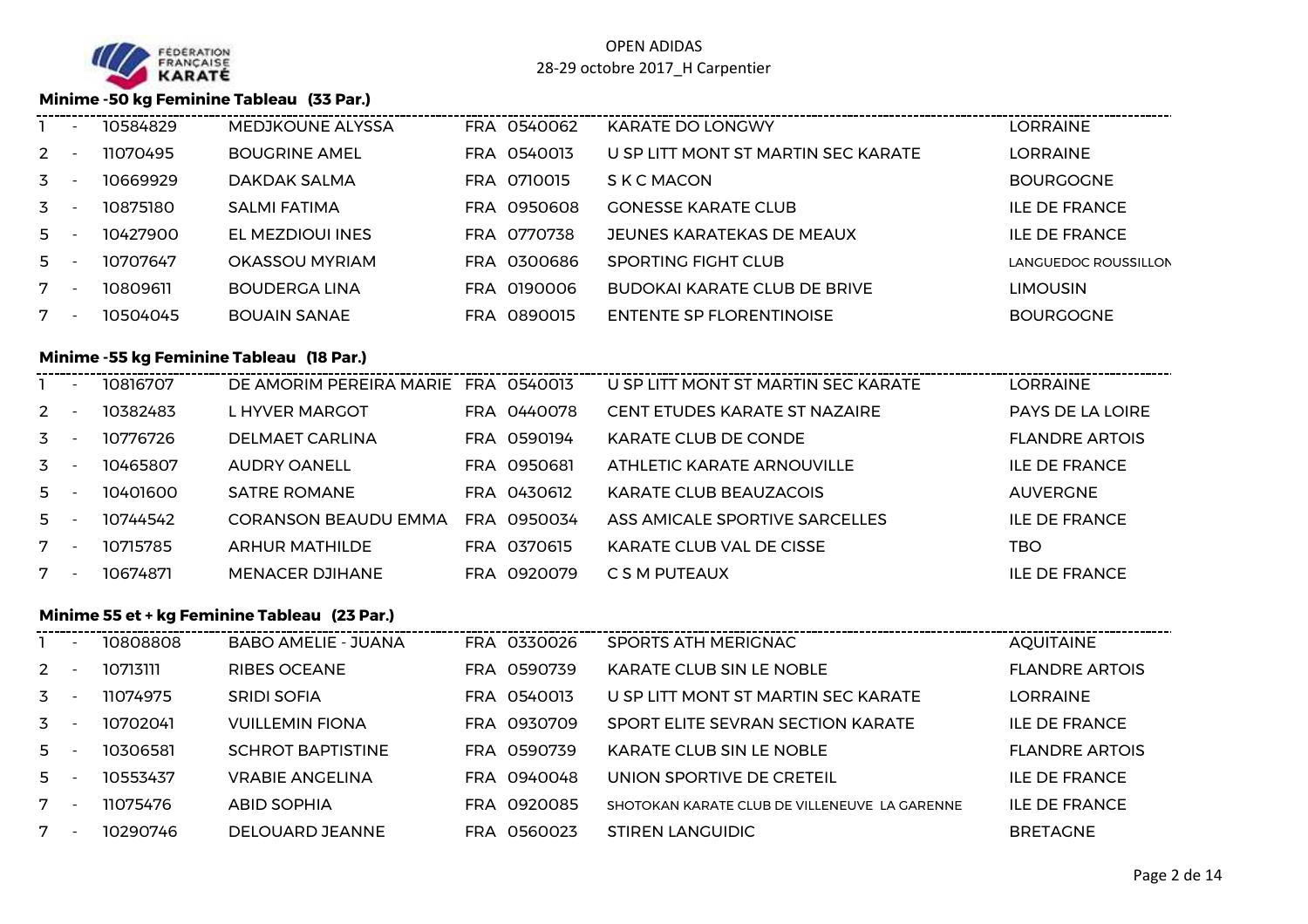

### **Cadet -47 kg Feminine Tableau (19 Par.)**

|                | 10352965 | CHETTIAR PRIYANKA       | FRA 0950086    | AMICAL CLUB SPORTIF CORMEILLAI  | <b>ILE DE FRANCE</b> |
|----------------|----------|-------------------------|----------------|---------------------------------|----------------------|
| $2^{\circ}$    | 10605766 | SAADOUN CELIA           | 0950034<br>FRA | ASS AMICALE SPORTIVE SARCELLES  | <b>ILE DE FRANCE</b> |
| $\overline{3}$ | 10424367 | <b>BOUAIN ZOHRA</b>     | FRA 0890015    | <b>ENTENTE SP FLORENTINOISE</b> | <b>BOURGOGNE</b>     |
| $\mathbf{3}$   | 10391867 | <b>FRIEDRICH CECILE</b> | FRA 0570618    | KARATE DO SARRALBE              | LORRAINE             |
| 5 <sup>7</sup> | 10296634 | SOULIER MARGOT          | FRA 0130127    | <b>IMPACT KARATE CLUB</b>       | <b>PROVENCE</b>      |
| 5              | 10347278 | KOUTABLI MOUNIA ASMAA   | FRA 0770738    | JEUNES KARATEKAS DE MEAUX       | <b>ILE DE FRANCE</b> |
| 7              | 10230737 | EL MAINY SAWSAN         | FRA 0760633    | DOJO 76                         | <b>NORMANDIE</b>     |
|                | 10665837 | AKSOUH WIEM             | FRA 0910608    | <b>SAINT MICHEL SPORTS</b>      | <b>ILE DE FRANCE</b> |
|                |          |                         |                |                                 |                      |

## **Cadet -54 kg Feminine Tableau (52 Par.)**

| $1 -$ | 10272760 | <b>ZUCKER FANNY</b> | FRA 0540018 | <b>COS VILLERS KARATE</b>           | LORRAINE              |
|-------|----------|---------------------|-------------|-------------------------------------|-----------------------|
| $2 -$ | 10550862 | <b>MEDORO LAURA</b> | FRA 0130900 | <b>SPARTAN KOMBATS SPORTS</b>       | <b>PROVENCE</b>       |
| $3 -$ | 10529852 | SOMBE THALYA        | FRA 0590739 | KARATE CLUB SIN LE NOBLE            | <b>FLANDRE ARTOIS</b> |
| $3 -$ | 10235426 | <b>GARCIA LEANE</b> | FRA 0770616 | C K S EN PAYS CRECOIS               | <b>ILE DE FRANCE</b>  |
| $5 -$ | 10391858 | RANDAZZO LEA        | FRA 0570618 | KARATE DO SARRALBE                  | <b>LORRAINE</b>       |
| $5 -$ | 10304421 | RONSIN NOLWENN      | FRA 0910023 | KC DE CHILLY MAZARIN                | <b>ILE DE FRANCE</b>  |
| $7 -$ | 10240298 | <b>GUET MARY</b>    | FRA 0310715 | <b>IMPACT KARATE 31</b>             | <b>MIDI PYRENEES</b>  |
| $7 -$ | 11055216 | DOSOGNE CELIA       | FRA 0540013 | U SP LITT MONT ST MARTIN SEC KARATE | <b>LORRAINE</b>       |
|       |          |                     |             |                                     |                       |

#### **Cadet 54 et + kg Feminine Tableau (56 Par.)**

|              | 10288549 | OUADAHI WASSILA          | FRA 0590194           | KARATE CLUB DE CONDE            | <b>FLANDRE ARTOIS</b> |
|--------------|----------|--------------------------|-----------------------|---------------------------------|-----------------------|
| $\mathbf{2}$ | 10482268 | <b>PEA CLEMENCE</b>      | FRA 0210626           | <b>ASPTT DIJON KARATE</b>       | <b>BOURGOGNE</b>      |
| 3            | 10310924 | CARVALHO VIERA MAEVA     | FRA 0770616           | C K S EN PAYS CRECOIS           | <b>ILE DE FRANCE</b>  |
| 3            | 10484563 | DARIO MAEVA              | FRA 0130127           | <b>IMPACT KARATE CLUB</b>       | <b>PROVENCE</b>       |
| 5            | 10327626 | <b>BAKOUKA MARINE</b>    | FRA 0910608           | <b>SAINT MICHEL SPORTS</b>      | <b>ILE DE FRANCE</b>  |
| 5            | 10637821 | <b>SOMBE TRYCIA</b>      | FRA 0590739           | <b>KARATE CLUB SIN LE NOBLE</b> | <b>FLANDRE ARTOIS</b> |
| $7^{\circ}$  | 10286600 | <b>ABID INES</b>         | 0130127<br>FRA        | <b>IMPACT KARATE CLUB</b>       | <b>PROVENCE</b>       |
| 7            | 10726833 | <b>BENKELTOUM FATIHA</b> | 0540053<br><b>FRA</b> | <b>KARATE CLUB JOEUF</b>        | LORRAINE              |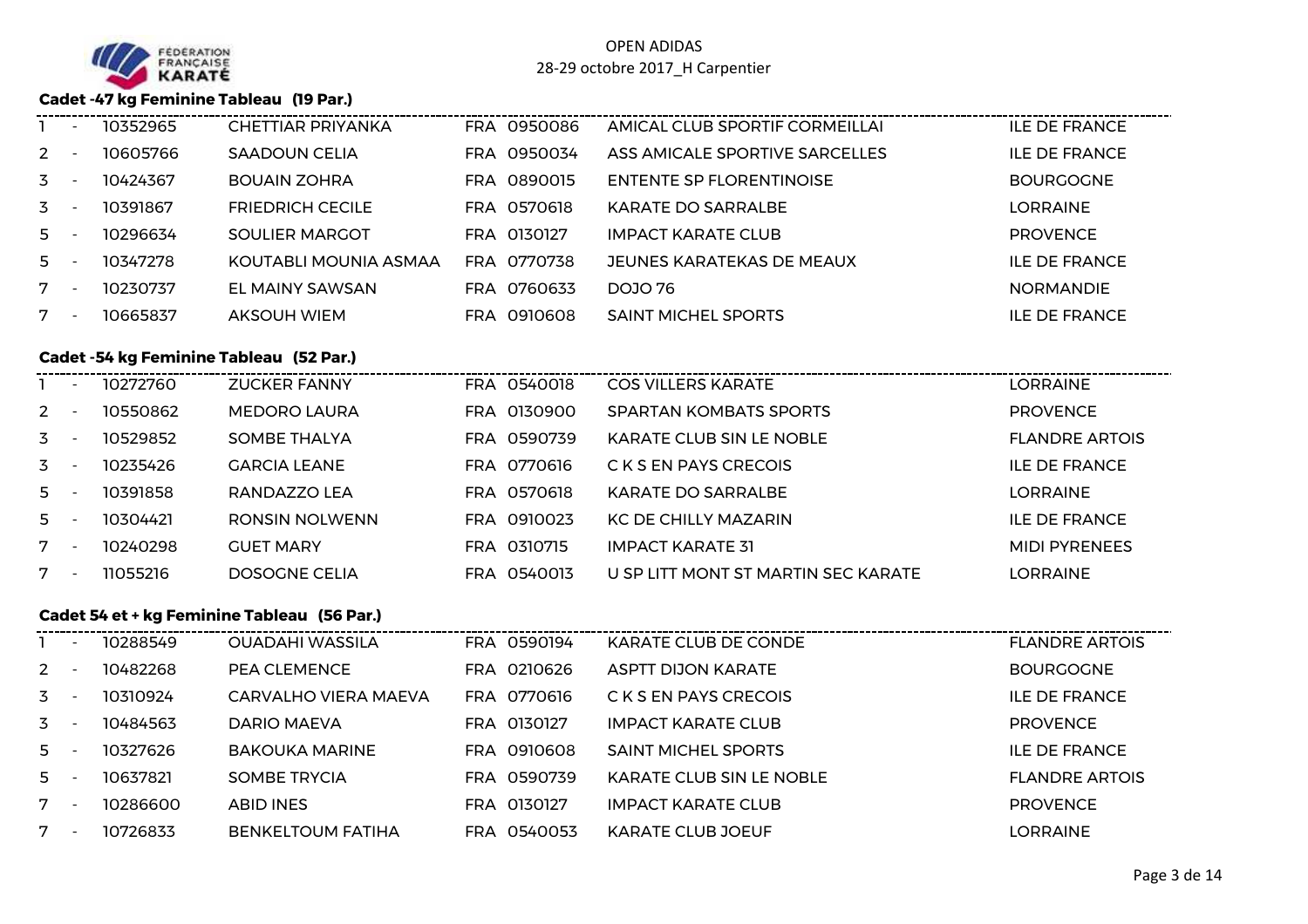

# **Junior -48 kg Feminine Tableau (12 Par.)**

|                | 10179075 | <b>BONNET ROMANE</b>  | FRA 0540013 | U SP LITT MONT ST MARTIN SEC KARATE | LORRAINE             |
|----------------|----------|-----------------------|-------------|-------------------------------------|----------------------|
| 2              | 10274648 | AHMED NISWA           | FRA 0940026 | CLUB BUDOKAN THIAIS                 | <b>ILE DE FRANCE</b> |
| $3 -$          | 10550935 | ZE ONDOUA ALEXIA      | FRA 0190006 | <b>BUDOKAI KARATE CLUB DE BRIVE</b> | LIMOUSIN             |
| $\mathbf{3}$   | 10313831 | <b>MOKRANI AGNES</b>  | FRA 0450037 | <b>BUDOKAN KARATE ORLEANS</b>       | TBO                  |
| 5 -            | 10024839 | <b>ROLLET LEA</b>     | FRA 0300613 | <b>SHOTOKAN KARATE ALESIEN</b>      | LANGUEDOC ROUSSILLON |
| 5 <sub>1</sub> | 10254957 | DROUOT EMMA           | FRA 0670608 | <b>KARATE CLUB SELESTAT</b>         | <b>ALSACE</b>        |
|                | 10384549 | <b>BOLMONT AURORE</b> | FRA 0680006 | YOKUSEI KARATE                      | <b>ALSACE</b>        |
|                |          |                       |             |                                     |                      |

### **Junior -53 kg Feminine Tableau (19 Par.)**

|                | $\overline{\phantom{a}}$ | 10247356 | <b>TACHARFIT INES</b> | FRA 0210630 | AKDC                                | <b>BOURGOGNE</b>        |
|----------------|--------------------------|----------|-----------------------|-------------|-------------------------------------|-------------------------|
| $2 -$          |                          | 10373959 | <b>GRUN AMELIE</b>    | FRA 0540062 | <b>KARATE DO LONGWY</b>             | <b>LORRAINE</b>         |
| $\overline{3}$ |                          | 10120154 | AKRATI NORA           | FRA 0920657 | KARATE CLUB COLOMBES                | <b>ILE DE FRANCE</b>    |
| $3 -$          |                          | 10548769 | <b>BAHL LOU-ANN</b>   | FRA 0850004 | <b>KARATE CLUB DE CHANTONNAY</b>    | <b>PAYS DE LA LOIRE</b> |
| $5 -$          |                          | 10522401 | SIDOTMANE SABRINA     | FRA 0720008 | SAMOURAI 2000                       | <b>PAYS DE LA LOIRE</b> |
| $5 -$          |                          | 10319202 | <b>DECKERT MANON</b>  | FRA 0770059 | <b>KARATE CLUB BOISSY LE CHATEL</b> | <b>ILE DE FRANCE</b>    |
| 7              | $\overline{\phantom{a}}$ | 10169246 | CADUSSEAU INES        | FRA 0330079 | U S ST CIERS SECTION KARATE         | <b>AOUITAINE</b>        |
| 7              | <b>.</b>                 | 11073908 | <b>POTTIEZ CELINE</b> | FRA 0590194 | KARATE CLUB DE CONDE                | <b>FLANDRE ARTOIS</b>   |
|                |                          |          |                       |             |                                     |                         |

### **Junior -59 kg Feminine Tableau (22 Par.)**

|                | 10242034 | <b>FLAMAND NATANAELE</b>    | FRA 0910035 | <b>KARATE CLUB ETIOLLES TIGERY</b> | <b>ILE DE FRANCE</b>    |
|----------------|----------|-----------------------------|-------------|------------------------------------|-------------------------|
| $2^{\circ}$    | 10168838 | <b>JAECQUES CINDY</b>       | FRA 0950025 | US EZANVILLE ECOUEN                | <b>ILE DE FRANCE</b>    |
| $\mathbf{3}$   | 10200968 | PORCHER MARJOLAINE          | FRA 0920079 | C S M PUTEAUX                      | <b>ILE DE FRANCE</b>    |
| $\overline{3}$ | 10429506 | <b>BOUCHIHA SHEHERAZADE</b> | FRA 0950086 | AMICAL CLUB SPORTIF CORMEILLAI     | <b>ILE DE FRANCE</b>    |
| 5 <sup>1</sup> | 10234904 | <b>SORIA DELVINA</b>        | FRA 0440034 | <b>KARATE TAI PORNICHETIN</b>      | <b>PAYS DE LA LOIRE</b> |
| 5              | 10200965 | <b>MARMOT MELINDA</b>       | FRA 0920079 | C S M PUTEAUX                      | <b>ILE DE FRANCE</b>    |
| 7              | 10694707 | PINGONT NALYN               | FRA 0590739 | <b>KARATE CLUB SIN LE NOBLE</b>    | <b>FLANDRE ARTOIS</b>   |
| 7              | 10409707 | SAMOREAU MAGGIE             | FRA 0850005 | <b>FONTENAY KARATE SHOTOKAN</b>    | <b>PAYS DE LA LOIRE</b> |
|                |          |                             |             |                                    |                         |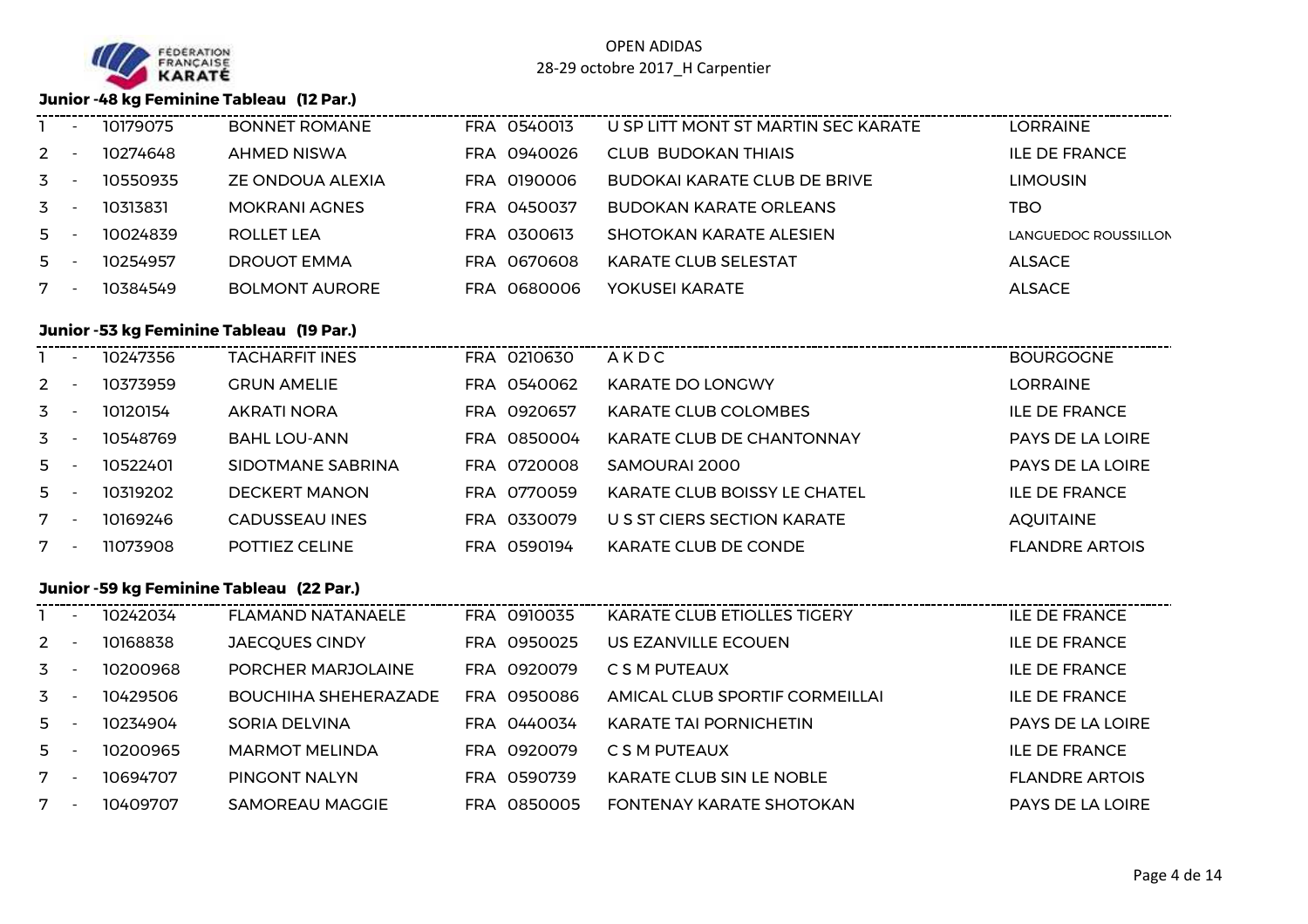

# **Junior 59 et + kg Feminine Tableau (34 Par.)**

|                | 10185904 | <b>ZANINI CHARLOTTE</b> | FRA 0950086 | AMICAL CLUB SPORTIF CORMEILLAI              | <b>ILE DE FRANCE</b>    |
|----------------|----------|-------------------------|-------------|---------------------------------------------|-------------------------|
| $\overline{2}$ | 10178885 | LASSOUAG LYDIA          | FRA 0950107 | <b>KARATE CLUB DOMONT</b>                   | <b>ILE DE FRANCE</b>    |
| $\overline{3}$ | 10461622 | <b>NASRI MONA</b>       | FRA 0950037 | A D B KTE GARGES                            | <b>ILE DE FRANCE</b>    |
| $\mathbf{3}$   | 10098354 | <b>HUG LOUISE</b>       | FRA 0680660 | CENTRE DES LOISIRS D'OTTMARSHEIM            | ALSACE                  |
| $5 -$          | 10191460 | <b>GRANGE IMAN</b>      | FRA 0440672 | <b>TSUKI KARATE CLUB</b>                    | <b>PAYS DE LA LOIRE</b> |
| $5 -$          | 10245406 | LOPEZ CAMACARIS CALISTA | FRA 0340773 | <b>KARATE KICK BOXING LATTOIS METROPOLE</b> | LANGUEDOC ROUSSILLON    |
| $7^{\circ}$    | 10308015 | <b>MARTIN LUCIE</b>     | FRA 0310715 | <b>IMPACT KARATE 31</b>                     | <b>MIDI PYRENEES</b>    |
| $7^{\circ}$    | 10393215 | ZIKI FATIMA             | FRA 0950034 | ASS AMICALE SPORTIVE SARCELLES              | <b>ILE DE FRANCE</b>    |

### **Senior -50 kg Feminine Tableau (15 Par.)**

|       | $\overline{\phantom{a}}$ | 10043336 | <b>LOUNES SIRINE</b>      | FRA 0770615 | <b>CACV KARATE</b>             | <b>ILE DE FRANCE</b> |
|-------|--------------------------|----------|---------------------------|-------------|--------------------------------|----------------------|
| $2 -$ |                          | 09397931 | <b>BONNARDE TIPHAINE</b>  | FRA 0540062 | <b>KARATE DO LONGWY</b>        | <b>LORRAINE</b>      |
| $3 -$ |                          | 09559851 | PICARD MAY LY             | FRA 0060076 | AS BATIMENT TRAVAUX PUBLICS    | COTE D AZUR          |
| $3 -$ |                          | 10123532 | <b>MAHIEU CLAIRE</b>      | FRA 0830715 | <b>KARATE CLUB VALETTOIS</b>   | COTE D AZUR          |
| $5 -$ |                          | 09499003 | CANTARO JOANNA            | FRA 0940023 | CSL GMA                        | <b>ILE DE FRANCE</b> |
| $5 -$ |                          | 10728834 | <b>MEYER OLIVIA</b>       | FRA 0060072 | BOXING KARATE MENTON           | COTE D AZUR          |
| $7 -$ |                          | 10509395 | AMSELLEM EDEN             | FRA 0750755 | SPORTING CLUB MACCABI DE PARIS | <b>ILE DE FRANCE</b> |
| $7 -$ |                          | 09535866 | <b>SALINAS G MERCEDES</b> | FRA 0680623 | KARATE CLUB MARTIAL ENSISHEIM  | <b>ALSACE</b>        |
|       |                          |          |                           |             |                                |                      |

#### **Senior -55 kg Feminine Tableau (20 Par.)**

|                | 09503527 | <b>SERFATI SANDY</b>      | FRA 0750032 | K.A.J.Y.N.                     | <b>ILE DE FRANCE</b>    |
|----------------|----------|---------------------------|-------------|--------------------------------|-------------------------|
| 2              | 10120134 | <b>HEURTAULT SARA</b>     | FRA 0720008 | SAMOURAL 2000                  | <b>PAYS DE LA LOIRE</b> |
| 3              | 10099302 | <b>BERQUET CONSTANCE</b>  | FRA 0590194 | <b>KARATE CLUB DE CONDE</b>    | <b>FLANDRE ARTOIS</b>   |
| $\overline{3}$ | 09322135 | <b>BILEM RAHMA</b>        | FRA 0590194 | KARATE CLUB DE CONDE           | <b>FLANDRE ARTOIS</b>   |
| 5              | 01088789 | <b>BEL LAHSEN ISMAHAN</b> | FRA 0950034 | ASS AMICALE SPORTIVE SARCELLES | <b>ILE DE FRANCE</b>    |
| 5.             | 10365983 | <b>GODARD LEA</b>         | FRA 0950034 | ASS AMICALE SPORTIVE SARCELLES | <b>ILE DE FRANCE</b>    |
| 7              | 10137506 | <b>BENTAHAR SAWSANE</b>   | FRA 0770615 | <b>CACV KARATE</b>             | <b>ILE DE FRANCE</b>    |
| $7^{\circ}$    | 10707235 | <b>MAZIERE LESLIE</b>     | FRA 0940054 | UNION SPORTIVE DE VILLEJUIF    | <b>ILE DE FRANCE</b>    |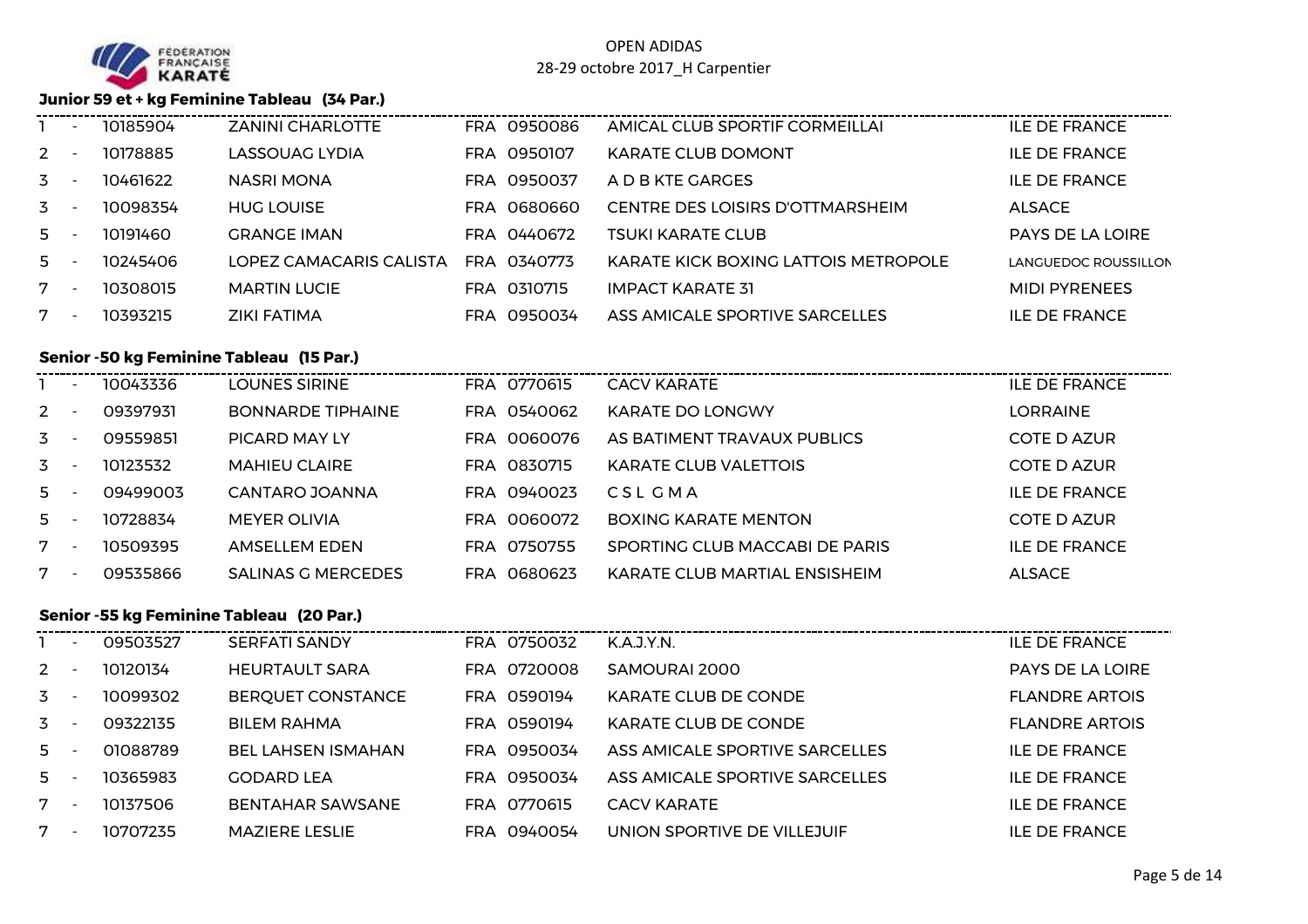

### **Senior -61 kg Feminine Tableau (25 Par.)**

|                | <b>11</b> | 09574666 | <b>BRITO ANDREA</b>      | FRA 0950034 | ASS AMICALE SPORTIVE SARCELLES | <b>ILE DE FRANCE</b> |
|----------------|-----------|----------|--------------------------|-------------|--------------------------------|----------------------|
| 2              |           | 10102208 | SIVERT LAURA             | FRA 0250635 | CLUB SAUVEGARDE DE BESANCON    | <b>FRANCHE COMTE</b> |
| $\overline{3}$ |           | 09600889 | DABBADIE CECILE          | FRA 0770615 | <b>CACV KARATE</b>             | <b>ILE DE FRANCE</b> |
| $\overline{3}$ |           | 10454363 | <b>OUMELLIL SABRINA</b>  | FRA 0130900 | <b>SPARTAN KOMBATS SPORTS</b>  | <b>PROVENCE</b>      |
| $5 -$          |           | 10123089 | <b>BOUNAB HADJER</b>     | FRA 0130900 | <b>SPARTAN KOMBATS SPORTS</b>  | <b>PROVENCE</b>      |
| 5 <sup>7</sup> |           | 10819137 | <b>CARDRON GAELLE</b>    | FRA 0750608 | <b>INSTITUT ARTS MARTIAUX</b>  | <b>ILE DE FRANCE</b> |
| $7^{\circ}$    |           | 09544566 | <b>BENAOUAG NISSRINE</b> | FRA 0250635 | CLUB SAUVEGARDE DE BESANCON    | <b>FRANCHE COMTE</b> |
| 7              |           | 09613297 | <b>BRIGITTE DRUCYA</b>   | FRA 0950034 | ASS AMICALE SPORTIVE SARCELLES | <b>ILE DE FRANCE</b> |

### **Senior -68 kg Feminine Tableau (15 Par.)**

|       | $\overline{\phantom{a}}$ | 10212046 | <b>BELAL KHEIRA</b>     | FRA 0130900 | <b>SPARTAN KOMBATS SPORTS</b>    | <b>PROVENCE</b>      |
|-------|--------------------------|----------|-------------------------|-------------|----------------------------------|----------------------|
| $2 -$ |                          | 09201501 | <b>BONTE CYNTHIA</b>    | FRA 0920079 | C S M PUTEAUX                    | <b>ILE DE FRANCE</b> |
| $3 -$ |                          | 10063662 | SAHRI KENZA             | FRA 0950086 | AMICAL CLUB SPORTIF CORMEILLAI   | <b>ILE DE FRANCE</b> |
| $3 -$ |                          | 10053227 | <b>BOUARICH SOUMEYA</b> | FRA 0930704 | RED STAR CLUB MONTREUILLOIS      | <b>ILE DE FRANCE</b> |
| $5 -$ |                          | 10144393 | <b>TORNN RACHEL</b>     | FRA 0770738 | JEUNES KARATEKAS DE MEAUX        | <b>ILE DE FRANCE</b> |
| $5 -$ |                          | 10403670 | DENIEL CASSANDRA        | FRA 0940071 | SPORTING INTERNATIONAL KARATE 94 | <b>ILE DE FRANCE</b> |
| 7     | - 1                      | 09511238 | TALBI FATIMA            | FRA 0930617 | <b>BLANC MESNIL SPORT KARATE</b> | <b>ILE DE FRANCE</b> |

### **Senior 68 et + kg Feminine Tableau (13 Par.)**

|                | 10136399 | PILLANT AURORE         | FRA 0950086 | AMICAL CLUB SPORTIF CORMEILLAI | <b>ILE DE FRANCE</b>    |
|----------------|----------|------------------------|-------------|--------------------------------|-------------------------|
| $\overline{2}$ | 10110338 | SALHI SANA             | FRA 0920079 | C S M PUTEAUX                  | <b>ILE DE FRANCE</b>    |
| 3              | 10103316 | <b>MELARD BRITTANY</b> | FRA 0540062 | KARATE DO LONGWY               | LORRAINE                |
| $3 -$          | 10266542 | LAFOSSE AMANDINE       | FRA 0850006 | ECOLE LUCONNAISE DE KARATE     | <b>PAYS DE LA LOIRE</b> |
| $5 -$          | 10294593 | MEGHICHE ZOULIKHA      | FRA 0590194 | KARATE CLUB DE CONDE           | <b>FLANDRE ARTOIS</b>   |
| 5              | 10965611 | LOUMIKOU MOLLY         | FRA 0590034 | ASPTT LILLE                    | <b>FLANDRE ARTOIS</b>   |
| 7              | 10161725 | ABID MAEVA             | FRA 0130127 | <b>IMPACT KARATE CLUB</b>      | <b>PROVENCE</b>         |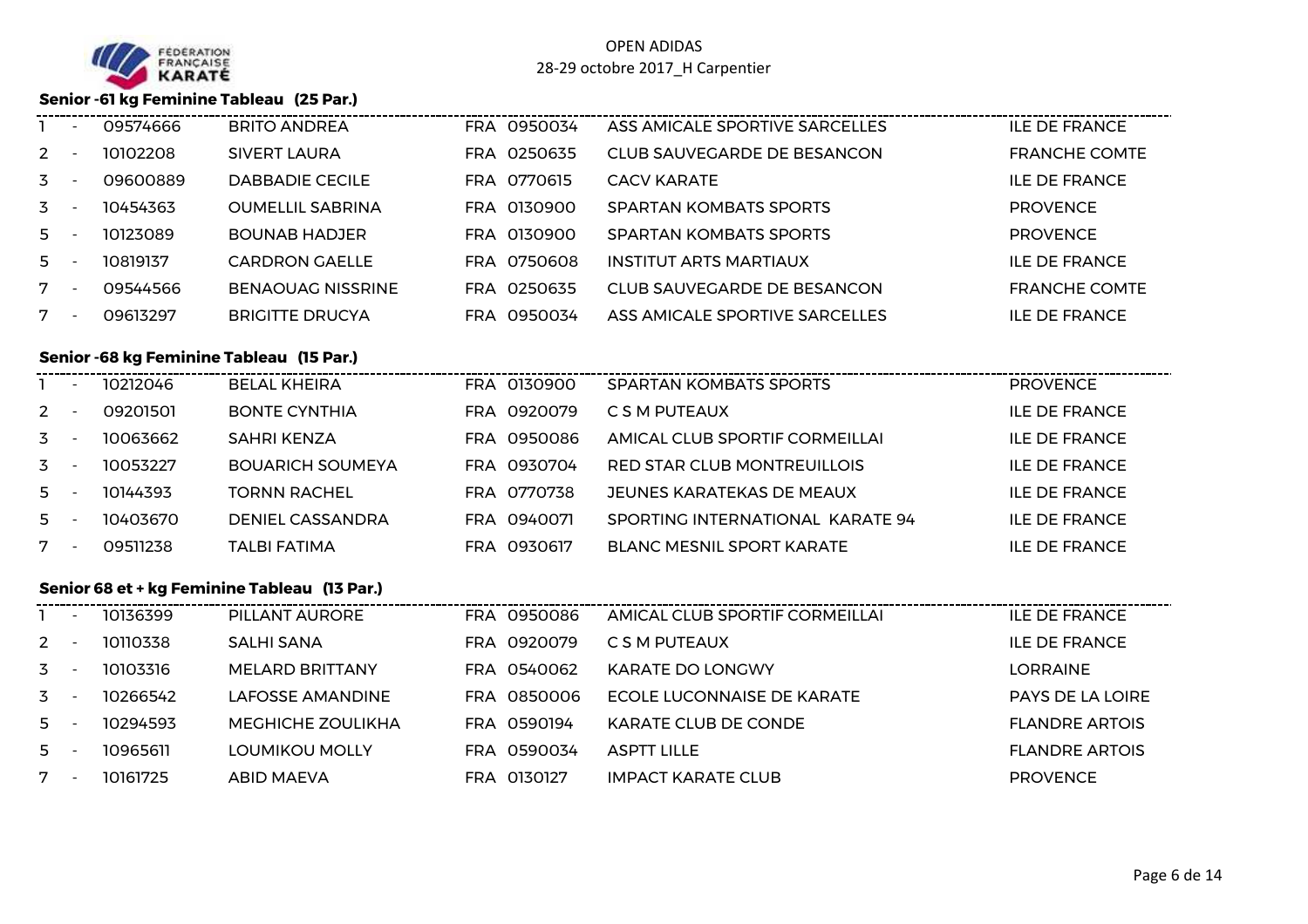

### **Minime -35 kg Masculin Tableau (30 Par.)**

|                | $\overline{\phantom{a}}$ | 10494301 | AHMED ANFANE            | FRA 0940026    | CLUB BUDOKAN THIAIS                | <b>ILE DE FRANCE</b>  |
|----------------|--------------------------|----------|-------------------------|----------------|------------------------------------|-----------------------|
| $2 -$          |                          | 10920946 | <b>CUMONT RAPHAEL</b>   | FRA 0910608    | <b>SAINT MICHEL SPORTS</b>         | <b>ILE DE FRANCE</b>  |
| $\overline{3}$ |                          | 10433199 | <b>KE GRIFFIN</b>       | 0950034<br>FRA | ASS AMICALE SPORTIVE SARCELLES     | <b>ILE DE FRANCE</b>  |
| $3 -$          |                          | 10549567 | <b>DECKERT THEO</b>     | FRA 0770059    | KARATE CLUB BOISSY LE CHATEL       | <b>ILE DE FRANCE</b>  |
| $5 -$          |                          | 10636373 | <b>MATTEUCCI FLAVIO</b> | FRA 0380049    | USJC SECTION KARATE                | RHONE ALPES           |
| $5 -$          |                          | 10669122 | <b>MARION NOE</b>       | FRA 0590660    | <b>KARATE CLUB DE PETITE FORET</b> | <b>FLANDRE ARTOIS</b> |
| 7              | <b>.</b>                 | 10829000 | LE BOHEC MATTHIEU       | 0290034<br>FRA | <b>TEAM KARATE BRESTOIS</b>        | <b>BRETAGNE</b>       |
| $7^{\circ}$    |                          | 10547827 | <b>MARZOUKI AMINE</b>   | FRA 0910608    | <b>SAINT MICHEL SPORTS</b>         | <b>ILE DE FRANCE</b>  |

### **Minime -40 kg Masculin Tableau (43 Par.)**

|       | $\overline{\phantom{a}}$ | 10452565 | <b>EBLIN RUBEN</b>           | FRA 0940026    | <b>CLUB BUDOKAN THIAIS</b>          | <b>ILE DE FRANCE</b> |
|-------|--------------------------|----------|------------------------------|----------------|-------------------------------------|----------------------|
| $2 -$ |                          | 10671392 | <b>COTS NATTAN</b>           | FRA 0190006    | <b>BUDOKAI KARATE CLUB DE BRIVE</b> | LIMOUSIN             |
| $3 -$ |                          | 10302619 | <b>GONCALVES JEREMY</b>      | FRA 0210630    | AKDC                                | <b>BOURGOGNE</b>     |
| $3 -$ |                          | 10467449 | <b>HELLAL AHMED EL AMINE</b> | FRA 0950037    | A D B KTE GARGES                    | <b>ILE DE FRANCE</b> |
| $5 -$ |                          | 10834234 | DE ARCANGELIS GIANNI         | FRA 0940026    | CLUB BUDOKAN THIAIS                 | <b>ILE DE FRANCE</b> |
| $5 -$ |                          | 10709423 | <b>SABBAR YOUNES</b>         | FRA 0930080    | KCVO                                | <b>ILE DE FRANCE</b> |
| 7     | $\overline{\phantom{a}}$ | 10576947 | <b>COUENNE ROMAIN</b>        | FRA 0500015    | <b>KARATE CLUB CERENCES</b>         | <b>NORMANDIE</b>     |
| $7 -$ |                          | 10665845 | AKSOUH BACHAR                | 0910608<br>FRA | <b>SAINT MICHEL SPORTS</b>          | <b>ILE DE FRANCE</b> |
|       |                          |          |                              |                |                                     |                      |

#### **Minime -45 kg Masculin Tableau (40 Par.)**

|              | 10345307 | <b>DERIC LENNY</b>        | FRA 0950681 | ATHLETIC KARATE ARNOUVILLE     | <b>ILE DE FRANCE</b> |
|--------------|----------|---------------------------|-------------|--------------------------------|----------------------|
| $2^{\circ}$  | 10465906 | LAWANI MARC               | FRA 0950681 | ATHLETIC KARATE ARNOUVILLE     | <b>ILE DE FRANCE</b> |
| $\mathbf{3}$ | 10618608 | DAVID NOAH                | FRA 0250635 | CLUB SAUVEGARDE DE BESANCON    | <b>FRANCHE COMTE</b> |
| $\mathbf{3}$ | 10610182 | AZEBOUCH MADRISS          | FRA 0690700 | <b>FUDOSHIN</b>                | RHONE ALPES          |
| $5 -$        | 10660263 | SADIK ALI AL MOUNTADOR    | FRA 0860007 | STADE POITEVIN KARATE SPK      | POITOU CHARENTES     |
| 5            | 10413510 | <b>BERNIER ADRIEN</b>     | FRA 0950086 | AMICAL CLUB SPORTIF CORMEILLAI | <b>ILE DE FRANCE</b> |
| $7^{\circ}$  | 10636182 | BRARD TITOUAN             | FRA 0350030 | <b>BUDO 35</b>                 | <b>BRETAGNE</b>      |
| 7            | 10390049 | <b>CODACCIONI TRISTAN</b> | FRA 0130127 | <b>IMPACT KARATE CLUB</b>      | <b>PROVENCE</b>      |
|              |          |                           |             |                                |                      |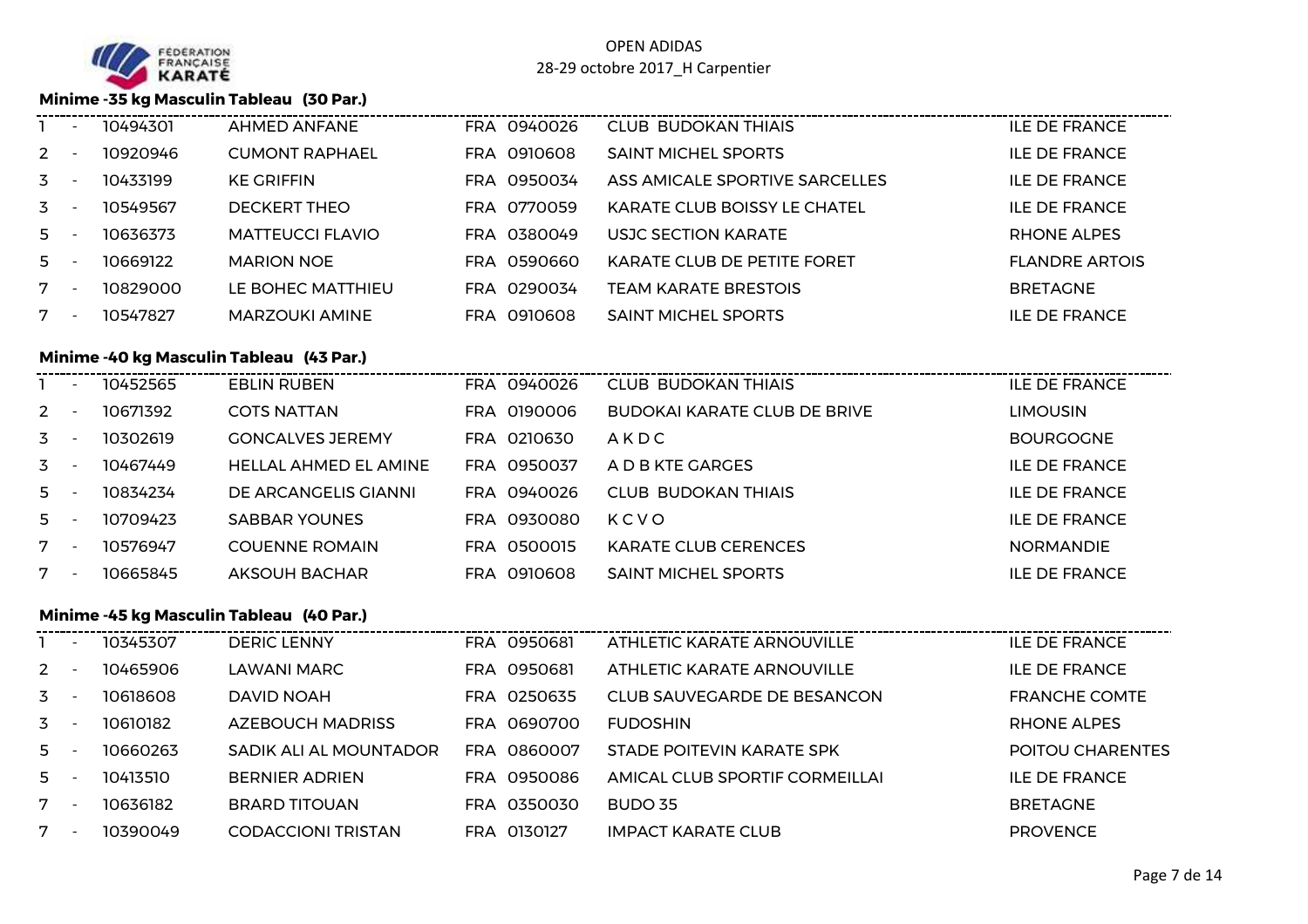

## **Minime -50 kg Masculin Tableau (31 Par.)**

|                | 10369198 | <b>FALCO ENZO</b>         | FRA 0380049 | USJC SECTION KARATE                     | RHONE ALPES             |
|----------------|----------|---------------------------|-------------|-----------------------------------------|-------------------------|
| 2              | 10573438 | <b>GRANDCLERE KILLIAN</b> | FRA 0540013 | U SP LITT MONT ST MARTIN SEC KARATE     | <b>LORRAINE</b>         |
| 3              | 10701113 | <b>KERNEUR MATHIAS</b>    | FRA 0440078 | CENT ETUDES KARATE ST NAZAIRE           | <b>PAYS DE LA LOIRE</b> |
| $\overline{3}$ | 10603650 | <b>BOUSSAID RAYAN</b>     | FRA 0940611 | K O S VILLENEUVE                        | <b>ILE DE FRANCE</b>    |
| $5 -$          | 10637102 | <b>SULPICE ENZO</b>       | FRA 0920704 | INSTITUT DE GOJURYU KENKYUKAI DE FRANCE | <b>ILE DE FRANCE</b>    |
| $5 -$          | 10693216 | <b>ESSBAHE YANIS</b>      | FRA 0340051 | <b>BUDOKAN SAINT GELY</b>               | LANGUEDOC ROUSSILLON    |
| 7              | 10516264 | <b>NAGEM BASSEL</b>       | FRA 0940611 | K O S VILLENEUVE                        | <b>ILE DE FRANCE</b>    |
| 7              | 10465108 | <b>MALABAT TONY</b>       | FRA 0950090 | CLUB SP MUNICIPAL EAUBONNE              | <b>ILE DE FRANCE</b>    |
|                |          |                           |             |                                         |                         |

### **Minime -55 kg Masculin Tableau (30 Par.)**

|       | $\overline{a}$ | 10555687 | LARDJOUM ISSA            | FRA 0690700 | <b>FUDOSHIN</b>             | RHONE ALPES             |
|-------|----------------|----------|--------------------------|-------------|-----------------------------|-------------------------|
| $2 -$ |                | 10308567 | CITAREL TIAGO            | FRA 0440034 | KARATE TAI PORNICHETIN      | <b>PAYS DE LA LOIRE</b> |
| $3 -$ |                | 10550269 | ANGELI WESLEY            | FRA 0540053 | <b>KARATE CLUB JOEUF</b>    | LORRAINE                |
| $3 -$ |                | 10532757 | <b>BOUDRIGA ESLEM</b>    | FRA 0250635 | CLUB SAUVEGARDE DE BESANCON | <b>FRANCHE COMTE</b>    |
| $5 -$ |                | 10404360 | MAGALHAES J MIGUEL       | FRA 0280013 | E S MAINTENON PIERRE KARATE | TBO                     |
| $5 -$ |                | 10659101 | ROMER NOLAN              | FRA 0940610 | <b>KARATE CLUB GENTILLY</b> | <b>ILE DE FRANCE</b>    |
| 7     | $\sim$         | 10552694 | LANGE LUCIEN             | FRA 0820621 | SASORI KARAT+ë CLUB         | <b>MIDI PYRENEES</b>    |
| 7     |                | 10390763 | <b>ESCOFFIER CLEMENT</b> | FRA 0130704 | <b>FULL KARATE ACADEMIE</b> | <b>PROVENCE</b>         |

#### **Minime -60 kg Masculin Tableau (18 Par.)**

|   | 10405960 | <b>JEANVILLIER CYRIL</b>    | FRA 0910077     | ETAMPES TEAM INTERNATIONAL KARATE | ILE DE FRANCE        |
|---|----------|-----------------------------|-----------------|-----------------------------------|----------------------|
| 2 | 10508826 | <b>BAGASSIEN ILAN</b>       | FRA 0930709     | SPORT ELITE SEVRAN SECTION KARATE | <b>ILE DE FRANCE</b> |
| 3 | 10891811 | <b>SAINT ROSAIRE CEDRIC</b> | FRA 0930617     | <b>BLANC MESNIL SPORT KARATE</b>  | <b>ILE DE FRANCE</b> |
| 3 | 10532761 | <b>BOUDRIGA JAOUED</b>      | 0250635<br>FRA  | CLUB SAUVEGARDE DE BESANCON       | <b>FRANCHE COMTE</b> |
| 5 | 10549860 | RAMI NAOUFEL                | FRA 0210018     | ARTS MARTIAUX DE CHENOVE          | <b>BOURGOGNE</b>     |
| 5 | 10648617 | AUCHARKI AGHILAS            | 0760090<br>FRA. | OKINAWA KARATE CLUB               | <b>NORMANDIE</b>     |
| 7 | 10673890 | NEDJAM YOANN                | 0910061<br>FRA. | ENTENTE SPORTIVE DE MASSY         | <b>ILE DE FRANCE</b> |
| 7 | 10674837 | RAHMANI YANIS               | FRA 0920011     | ARTS MARTIAUX ASNIERES            | <b>ILE DE FRANCE</b> |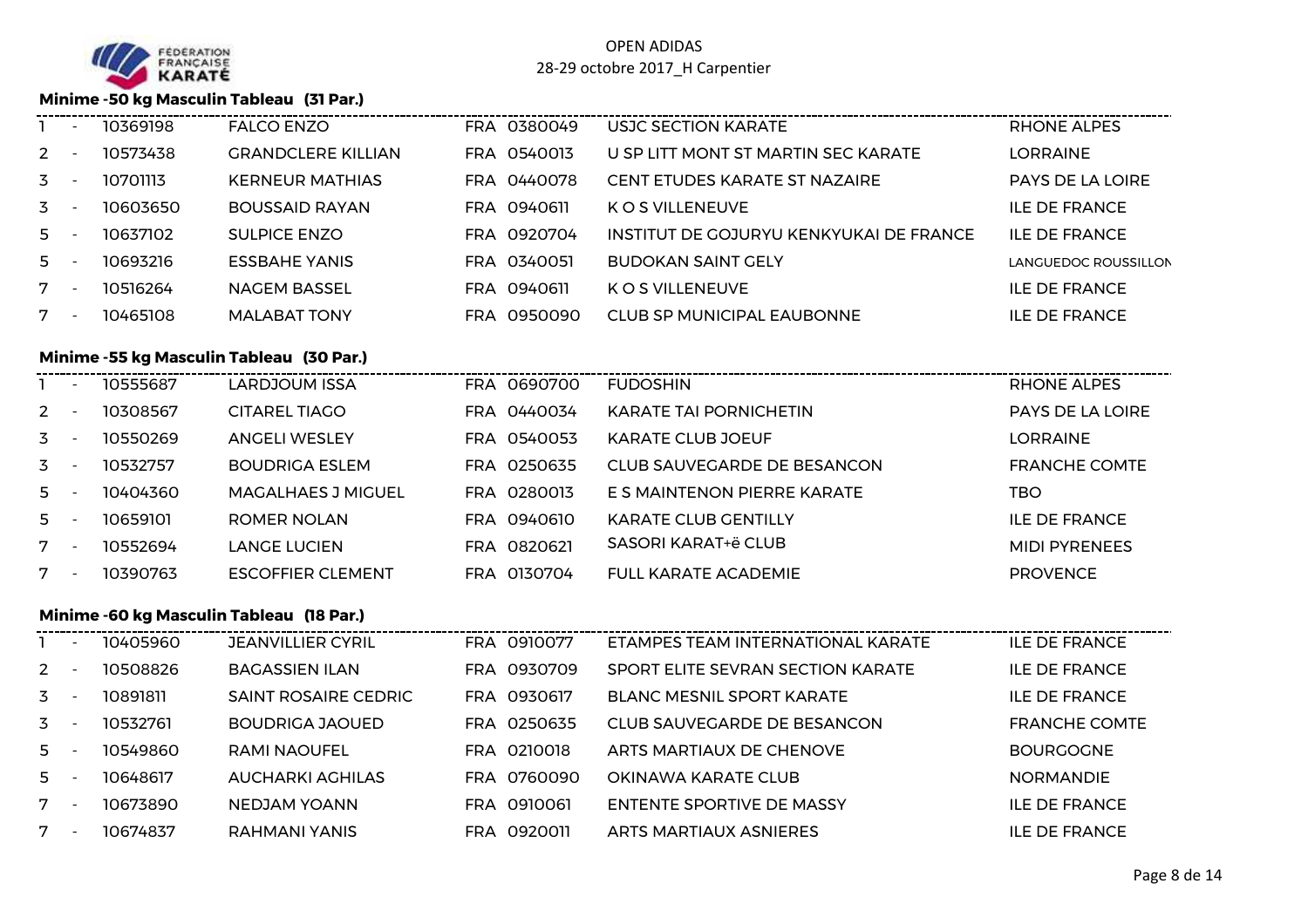

# **Minime -65 kg Masculin Tableau (8 Par.)**

|       | 10557380 | <b>CICEK ISMAIL</b>   | FRA 0540018 | <b>COS VILLERS KARATE</b>       | LORRAINE              |
|-------|----------|-----------------------|-------------|---------------------------------|-----------------------|
| $2 -$ | 10547974 | <b>ORTIS NOLAN</b>    | FRA 0130127 | <b>IMPACT KARATE CLUB</b>       | <b>PROVENCE</b>       |
| $3 -$ | 10635263 | <b>TWOREK ANTHONY</b> | FRA 0590660 | KARATE CLUB DE PETITE FORET     | <b>FLANDRE ARTOIS</b> |
| $3 -$ | 10457678 | <b>AIT KACI REMY</b>  | FRA 0780102 | CL OMNISPORTS GARGENVILLE COG   | <b>ILE DE FRANCE</b>  |
| $5 -$ | 10768550 | BERREBEHI ADEL MOUSSA | FRA 0590725 | SHOTOKAN KARATE TOURQUENNOIS    | <b>FLANDRE ARTOIS</b> |
| 5     | 10470199 | LOUVEZ LUKAS          | FRA 0590739 | <b>KARATE CLUB SIN LE NOBLE</b> | <b>FLANDRE ARTOIS</b> |
|       |          |                       |             |                                 |                       |

#### **Minime 65 et + kg Masculin Tableau (4 Par.)**

|       | 10664720 | <b>SECHAO NOA</b>    | FRA 0310715 | <b>IMPACT KARATE 31</b>        | MIDI PYRENEES |
|-------|----------|----------------------|-------------|--------------------------------|---------------|
| $2 -$ | 10718142 | <b>GECER KEVIN</b>   | FRA 0950681 | ATHLETIC KARATE ARNOUVILLE     | ILE DE FRANCE |
| 3 -   | 10958218 | BEN HAJ LARBI KHALIL | FRA 0920665 | KARATE INSTITUT STYLE SHOTOKAN | ILE DE FRANCE |
| 3 -   | 10415242 | <b>CIRAY ANTONY</b>  | FRA 0930003 | K C D AULNAY                   | ILE DE FRANCE |

### **Cadet -52 kg Masculin Tableau (53 Par.)**

|                | $\overline{\phantom{a}}$ | 10279207 | DE BARROS DAMIEN                     | FRA 0950034 | ASS AMICALE SPORTIVE SARCELLES | <b>ILE DE FRANCE</b>    |
|----------------|--------------------------|----------|--------------------------------------|-------------|--------------------------------|-------------------------|
| 2              |                          | 10377650 | <b>IBILI WALID</b>                   | FRA 0950034 | ASS AMICALE SPORTIVE SARCELLES | <b>ILE DE FRANCE</b>    |
| $\overline{3}$ |                          | 10400599 | <b>LEGER TITOUAN</b>                 | FRA 0940026 | <b>CLUB BUDOKAN THIAIS</b>     | <b>ILE DE FRANCE</b>    |
| 3              |                          | 10234066 | <b>TAS YANIS</b>                     | FRA 0850635 | <b>TEAMTAS 85</b>              | <b>PAYS DE LA LOIRE</b> |
| $5 -$          |                          | 10296633 | <b>GOUIRAN ALEXANDRE</b>             | FRA 0130127 | IMPACT KARATE CLUB             | <b>PROVENCE</b>         |
| $5 -$          |                          | 10296630 | <b>GIRAUD JEREMY</b>                 | FRA 0130127 | IMPACT KARATE CLUB             | <b>PROVENCE</b>         |
| 7              |                          | 10272125 | LOUESSARD PIERRE ANTOINE FRA 0910608 |             | <b>SAINT MICHEL SPORTS</b>     | <b>ILE DE FRANCE</b>    |
| 7              |                          | 10378098 | <b>CROIZIER MATHIEU</b>              | FRA 0770630 | KARATE CLUB LA FERTE GAUCHER   | <b>ILE DE FRANCE</b>    |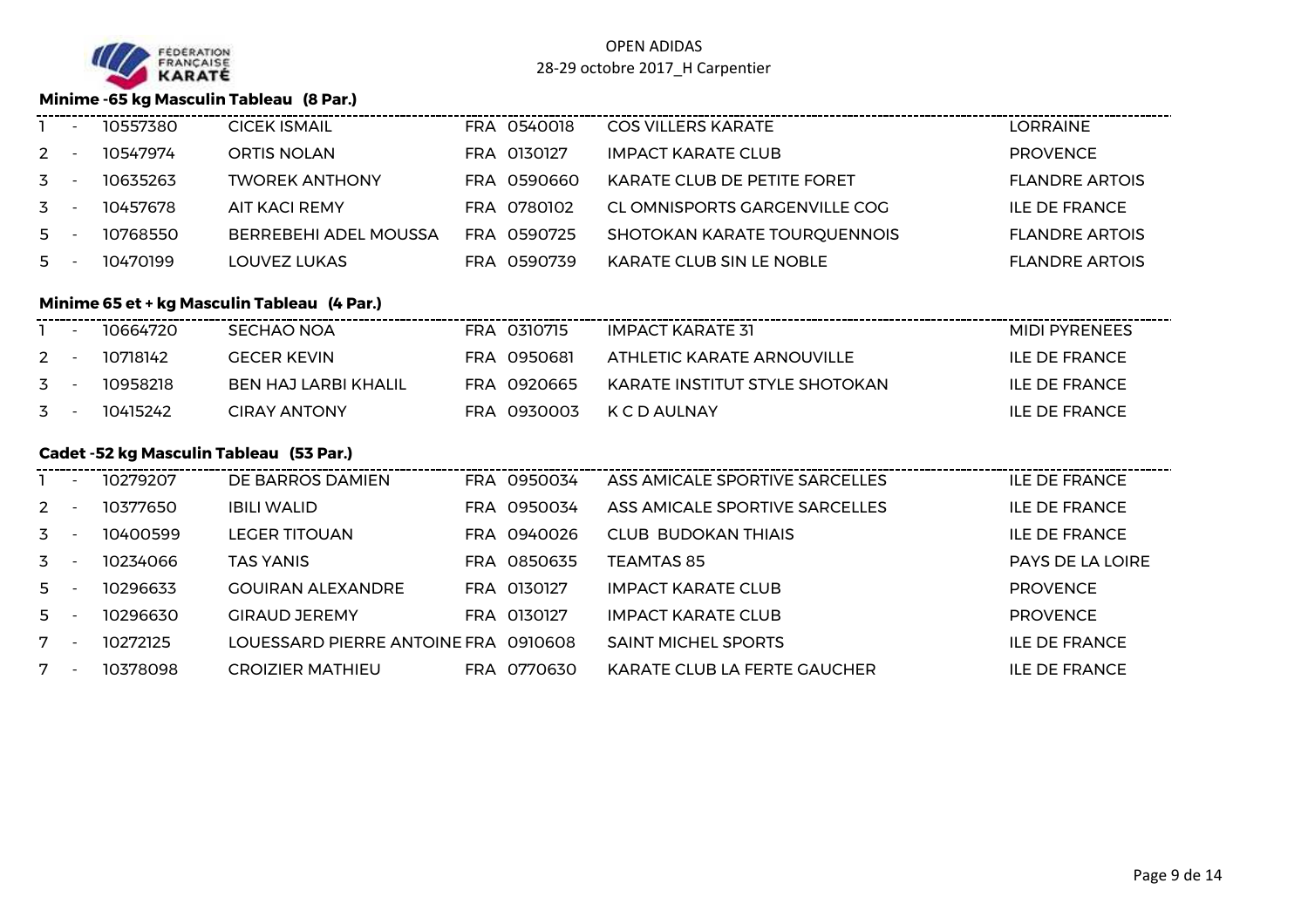

### **Cadet -57 kg Masculin Tableau (55 Par.)**

|                | $\overline{\phantom{a}}$ | 10401281 | <b>HORY NATAN</b>     | FRA 0330106 | DOJO LANTONNAIS                  | <b>AQUITAINE</b>        |
|----------------|--------------------------|----------|-----------------------|-------------|----------------------------------|-------------------------|
| $\overline{2}$ |                          | 10247730 | ELGUIR ILIES          | FRA 0690077 | SEN NO SEN KARATE VENISSIEUX     | RHONE ALPES             |
| $\overline{3}$ |                          | 10470893 | DJELASSI THEO         | FRA 0450030 | K C DE BEAUNE LA ROLANDE         | <b>TBO</b>              |
| 3              |                          | 10375487 | <b>MERCIER BRIAC</b>  | FRA 0720008 | SAMOURAI 2000                    | <b>PAYS DE LA LOIRE</b> |
| 5 <sup>7</sup> |                          | 10451705 | EVANGELISTI AYMERIC   | FRA 0540062 | <b>KARATE DO LONGWY</b>          | LORRAINE                |
| 5 <sup>7</sup> |                          | 10390991 | RENAUX VALERE         | FRA 0680660 | CENTRE DES LOISIRS D'OTTMARSHEIM | <b>ALSACE</b>           |
| 7              |                          | 10467719 | <b>GNIZAKO ADRIEN</b> | FRA 0920079 | C S M PUTEAUX                    | <b>ILE DE FRANCE</b>    |
| 7              |                          | 10442655 | NAGOU REDOUANE        | FRA 0950034 | ASS AMICALE SPORTIVE SARCELLES   | <b>ILE DE FRANCE</b>    |
|                |                          |          |                       |             |                                  |                         |

### **Cadet -63 kg Masculin Tableau (49 Par.)**

| FRA 0210630<br>$2^{\circ}$<br>10304189<br>AKDC<br><b>BOURGOGNE</b><br><b>GERONVIL NATHAN</b><br>3<br>10229709<br>FRA 0130704<br><b>PROVENCE</b><br><b>HAON CLEMENT</b><br><b>FULL KARATE ACADEMIE</b> | <b>PAYS DE LA LOIRE</b> |
|-------------------------------------------------------------------------------------------------------------------------------------------------------------------------------------------------------|-------------------------|
|                                                                                                                                                                                                       |                         |
|                                                                                                                                                                                                       |                         |
| FRA 0590194<br><b>FLANDRE ARTOIS</b><br>10310735<br><b>BECHICHE ABDELKADER</b><br>KARATE CLUB DE CONDE<br>3                                                                                           |                         |
| $5 -$<br>10525307<br>FRA 0300674<br><b>ENNASRI YASSINE</b><br>ECOLE GARRIGUE KARATE DO<br>LANGUEDOC ROUSSILLON                                                                                        |                         |
| $5 -$<br>FRA 0950034<br><b>ILE DE FRANCE</b><br>10464297<br><b>MANSOURI MAROUANE</b><br>ASS AMICALE SPORTIVE SARCELLES                                                                                |                         |
| FRA 0250032<br>10786467<br><b>FRANCHE COMTE</b><br><b>TAGUIA AYOUB</b><br><b>KARATE CLUB BETHONCOURT</b><br>$7\overline{ }$                                                                           |                         |
| <b>ILE DE FRANCE</b><br>10393269<br>7<br>MARTINS NUNES ALEXANDRE FRA 0910608<br><b>SAINT MICHEL SPORTS</b>                                                                                            |                         |

#### **Cadet -70 kg Masculin Tableau (19 Par.)**

| $\mathbf{1}$   | 10315262 | <b>MAROUES ADRIEN</b>  | FRA 0910608 | <b>SAINT MICHEL SPORTS</b>                  | <b>ILE DE FRANCE</b> |
|----------------|----------|------------------------|-------------|---------------------------------------------|----------------------|
| $2^{\circ}$    | 10380967 | FEILLET JEREMIE        | FRA 0910608 | <b>SAINT MICHEL SPORTS</b>                  | <b>ILE DE FRANCE</b> |
| $\overline{3}$ | 10881680 | SAM HAMZA              | FRA 0920079 | C S M PUTEAUX                               | <b>ILE DE FRANCE</b> |
| $\overline{3}$ | 11055213 | <b>ANISIMOV DANYIL</b> | FRA 0540013 | U SP LITT MONT ST MARTIN SEC KARATE         | <b>LORRAINE</b>      |
| 5              | 10516266 | NAGEM YOUCEF           | FRA 0940611 | K O S VILLENEUVE                            | <b>ILE DE FRANCE</b> |
| $5 -$          | 10522966 | RAJI ACHRAF            | FRA 0940026 | CLUB BUDOKAN THIAIS                         | <b>ILE DE FRANCE</b> |
| 7              | 10500539 | <b>ZAKNOUNE YASSIN</b> | FRA 0250028 | PLANOISE KARATE ACADEMY                     | <b>FRANCHE COMTE</b> |
| 7              | 10684043 | DONIER HUGO            | FRA 0250649 | SOCIETE D EDUCATION POPULAIRE DE CHALEZEULE | <b>FRANCHE COMTE</b> |
|                |          |                        |             |                                             |                      |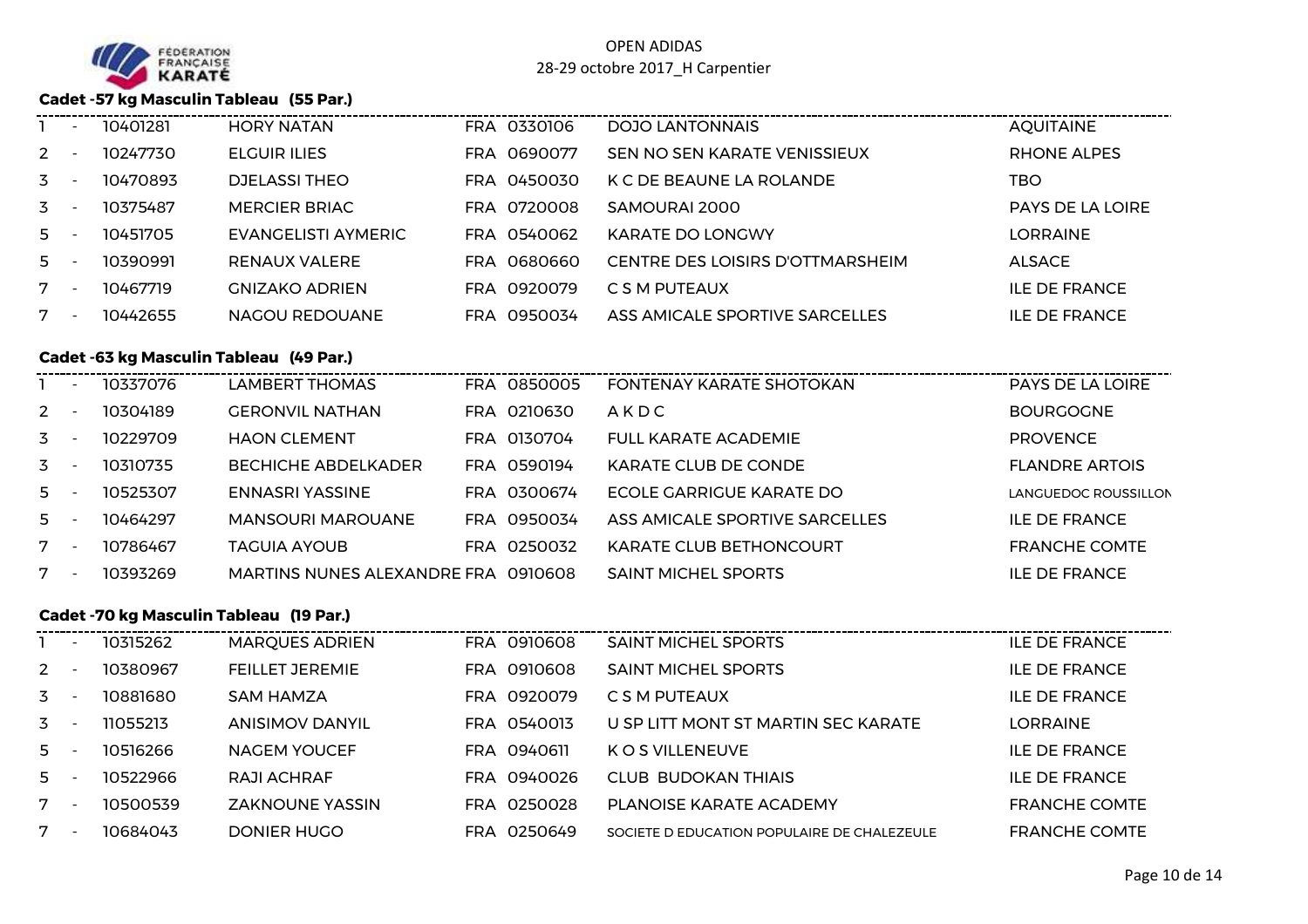

# **Cadet 70 et + kg Masculin Tableau (15 Par.)**

|                | 10349209 | <b>CODACCIONI KILIAN</b> | FRA 0130127    | <b>IMPACT KARATE CLUB</b>           | <b>PROVENCE</b>      |
|----------------|----------|--------------------------|----------------|-------------------------------------|----------------------|
| $2^{\circ}$    | 10393118 | YANGUI MOHAMED           | FRA 0950034    | ASS AMICALE SPORTIVE SARCELLES      | <b>ILE DE FRANCE</b> |
| $\overline{3}$ | 10316708 | <b>DIALLO MALICK</b>     | 0950681<br>FRA | ATHLETIC KARATE ARNOUVILLE          | <b>ILE DE FRANCE</b> |
| 3              | 10377989 | <b>REMY IDAUER</b>       | 0250635<br>FRA | CLUB SAUVEGARDE DE BESANCON         | <b>FRANCHE COMTE</b> |
| $5 -$          | 10402119 | KOLASA MAXIME            | FRA 0330003    | ECOLE KARATE DO GRADIGNAN           | <b>AQUITAINE</b>     |
| $5 -$          | 10308506 | LOUNNAS RYAN             | 0540013<br>FRA | U SP LITT MONT ST MARTIN SEC KARATE | <b>LORRAINE</b>      |
| 7              | 10484566 | <b>RAT NICOLAS</b>       | 0310059<br>FRA | ARTS MARTIAUX TOULOUSE MIRAIL       | <b>MIDI PYRENEES</b> |
| 7              | 10479832 | DHAUSSY SAMUEL           | 0020038<br>FRA | KARATE CLUB SAINT QUENTINOIS        | <b>PICARDIE</b>      |

### **Junior -55 kg Masculin Tableau (23 Par.)**

|       | $\sim$                   | 10234778 | <b>BOISSERON MILTON</b> | FRA 0950034 | ASS AMICALE SPORTIVE SARCELLES    | <b>ILE DE FRANCE</b>    |
|-------|--------------------------|----------|-------------------------|-------------|-----------------------------------|-------------------------|
| $2 -$ |                          | 10356736 | <b>LECERF NINO</b>      | FRA 0590749 | <b>KARATE CLUB TETEGHEM</b>       | <b>FLANDRE ARTOIS</b>   |
| $3 -$ |                          | 10279173 | <b>BETTI TERRY</b>      | FRA 0060072 | <b>BOXING KARATE MENTON</b>       | COTE D AZUR             |
| $3 -$ |                          | 10168290 | <b>TAS SAMI</b>         | FRA 0850635 | <b>TEAMTAS 85</b>                 | <b>PAYS DE LA LOIRE</b> |
| $5 -$ |                          | 10260413 | <b>GALLICHER DAVY</b>   | FRA 0720008 | SAMOURAI 2000                     | <b>PAYS DE LA LOIRE</b> |
| $5 -$ |                          | 10576983 | LAROUACH OUSSAMA        | FRA 0780743 | ECQUEVILLY KARATE SHOTOKAN        | <b>ILE DE FRANCE</b>    |
| 7     | $\overline{\phantom{a}}$ | 10367954 | <b>ROTH THEOPHILE</b>   | FRA 0950090 | <b>CLUB SP MUNICIPAL EAUBONNE</b> | <b>ILE DE FRANCE</b>    |
| 7     | $\overline{\phantom{a}}$ | 10414166 | <b>MOUTHE HARRY</b>     | FRA 0310715 | <b>IMPACT KARATE 31</b>           | <b>MIDI PYRENEES</b>    |

#### **Junior -61 kg Masculin Tableau (29 Par.)**

|                | 10249031 | <b>HUMBERT JIMMY</b>     | FRA 0460022 | SHIZENDO KARATE DO             | <b>MIDI PYRENEES</b>  |
|----------------|----------|--------------------------|-------------|--------------------------------|-----------------------|
| $\overline{2}$ | 10561523 | <b>BERTHON ENZO</b>      | FRA 0130900 | <b>SPARTAN KOMBATS SPORTS</b>  | <b>PROVENCE</b>       |
| 3              | 10785613 | EL BEQQAL BRAHIM         | FRA 0300613 | <b>SHOTOKAN KARATE ALESIEN</b> | LANGUEDOC ROUSSILLON  |
| 3              | 10278910 | EL GUENDOUZI OUSSAMA     | FRA 0950034 | ASS AMICALE SPORTIVE SARCELLES | <b>ILE DE FRANCE</b>  |
| 5              | 10116593 | <b>CALOGINE MATTHIEU</b> | FRA 0930716 | SPORTING CLUB DE BOBIGNY       | <b>ILE DE FRANCE</b>  |
| 5              | 10301063 | ZAAJ HICHAM              | FRA 0590034 | <b>ASPTT LILLE</b>             | <b>FLANDRE ARTOIS</b> |
| 7              | 10248089 | <b>HUGELIN THEO</b>      | FRA 0840658 | CAROMB KARATE CLUB             | <b>PROVENCE</b>       |
| 7              | 10188718 | <b>CANS ALEXANDRE</b>    | FRA 0310042 | <b>SHAOLIN KARATE CLUB</b>     | <b>MIDI PYRENEES</b>  |
|                |          |                          |             |                                |                       |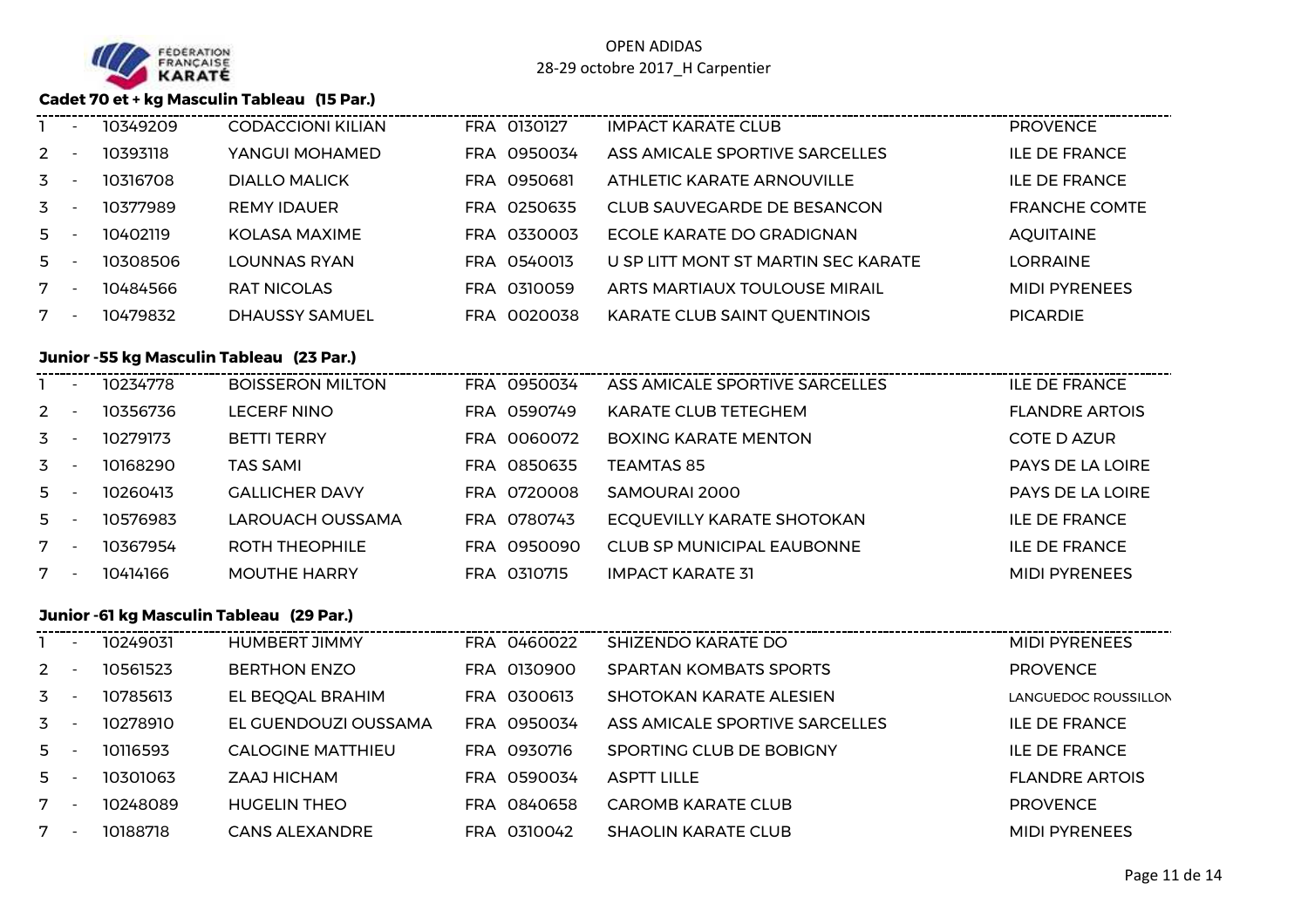

#### **Junior -68 kg Masculin Tableau (33 Par.)**

|             | $\overline{\phantom{a}}$ | 10112375 | LAMOTTE YANIS                         |     | FRA 0210630 | AKDC                         | <b>BOURGOGNE</b>     |
|-------------|--------------------------|----------|---------------------------------------|-----|-------------|------------------------------|----------------------|
| $2^{\circ}$ |                          | 10278559 | <b>SALMI YOUNESSE</b>                 | FRA | 0950608     | <b>GONESSE KARATE CLUB</b>   | <b>ILE DE FRANCE</b> |
| 3           |                          | 10401744 | MADAOUI HABIB                         | FRA | 0680006     | YOKUSEI KARATE               | <b>ALSACE</b>        |
| 3           |                          | 10583401 | HEMA KOPLAN                           | FRA | 0940054     | UNION SPORTIVE DE VILLEJUIF  | <b>ILE DE FRANCE</b> |
| $5 -$       |                          | 10560389 | SOUBINH RACLOT PIERRE JEA FRA 0250635 |     |             | CLUB SAUVEGARDE DE BESANCON  | <b>FRANCHE COMTE</b> |
| $5 -$       |                          | 10382963 | <b>BAKHTI IDRISS</b>                  |     | FRA 0690077 | SEN NO SEN KARATE VENISSIEUX | RHONE ALPES          |
| $7^{\circ}$ |                          | 10249576 | AMAZOUZ YANISS                        |     | FRA 0940026 | CLUB BUDOKAN THIAIS          | <b>ILE DE FRANCE</b> |
| 7           |                          | 10119391 | <b>FRANCISAIN MATEO</b>               | FRA | 0680632     | <b>SEISHINKAI</b>            | <b>ALSACE</b>        |
|             |                          |          |                                       |     |             |                              |                      |

### **Junior -76 kg Masculin Tableau (26 Par.)**

| FRA 0540062<br>$2^{\circ}$<br>10373958<br><b>KARATE DO LONGWY</b><br>OSCENDA AYMERIC<br>$\sim$                        | <b>LORRAINE</b>         |
|-----------------------------------------------------------------------------------------------------------------------|-------------------------|
| 3<br>10097667<br>FRA 0360608<br>PAUDAT MELVIN<br><b>SHORYU36 KARATE CLUB ARDENTES</b>                                 | TBO                     |
| FRA 0930716<br>$3 -$<br>10055285<br>GARABET LEVON<br>SPORTING CLUB DE BOBIGNY                                         | <b>ILE DE FRANCE</b>    |
| $5 -$<br>10376184<br>FRA 0850005<br>VABRE IMAD DINE<br>FONTENAY KARATE SHOTOKAN                                       | <b>PAYS DE LA LOIRE</b> |
| $5 -$<br>10034166<br>FRA 0950107<br><b>FARAG ISSA</b><br><b>KARATE CLUB DOMONT</b>                                    | <b>ILE DE FRANCE</b>    |
| 10375429<br>FRA 0910035<br>7<br><b>JUVET NATHAN</b><br><b>KARATE CLUB ETIOLLES TIGERY</b><br>$\overline{\phantom{a}}$ | <b>ILE DE FRANCE</b>    |
| 7<br>10177106<br><b>BENABBI RAYANE</b><br>FRA 0300674<br>ECOLE GARRIGUE KARATE DO                                     | LANGUEDOC ROUSSILLON    |

#### **Junior 76 et + kg Masculin Tableau (21 Par.)**

|                | 10219276 | DERIC NOLAN            | FRA 0950681 | ATHLETIC KARATE ARNOUVILLE      | <b>ILE DE FRANCE</b>  |
|----------------|----------|------------------------|-------------|---------------------------------|-----------------------|
| $2^{\circ}$    | 10221097 | <b>KEBIR AMRANE</b>    | FRA 0250635 | CLUB SAUVEGARDE DE BESANCON     | <b>FRANCHE COMTE</b>  |
| 3              | 10242856 | <b>LAURENT TONY</b>    | FRA 0890015 | <b>ENTENTE SP FLORENTINOISE</b> | <b>BOURGOGNE</b>      |
| $\overline{3}$ | 10435213 | <b>AKGUN SAMET</b>     | FRA 0570618 | KARATE DO SARRALBE              | LORRAINE              |
| $5 -$          | 10239851 | <b>STEILER PIERRE</b>  | FRA 0570618 | KARATE DO SARRALBE              | LORRAINE              |
| 5.             | 10451344 | <b>FOUQUE GIOVANNI</b> | FRA 0620633 | SHOTOKAN KARATE CALAISIEN       | <b>FLANDRE ARTOIS</b> |
| $7^{\circ}$    | 10345746 | <b>DOS REIS EDMIR</b>  | FRA 0940045 | ENTENTE SPORTIVE DE VITRY       | <b>ILE DE FRANCE</b>  |
| $7^{\circ}$    | 10275310 | <b>BOND MAXIME</b>     | FRA 0850005 | FONTENAY KARATE SHOTOKAN        | PAYS DE LA LOIRE      |
|                |          |                        |             |                                 |                       |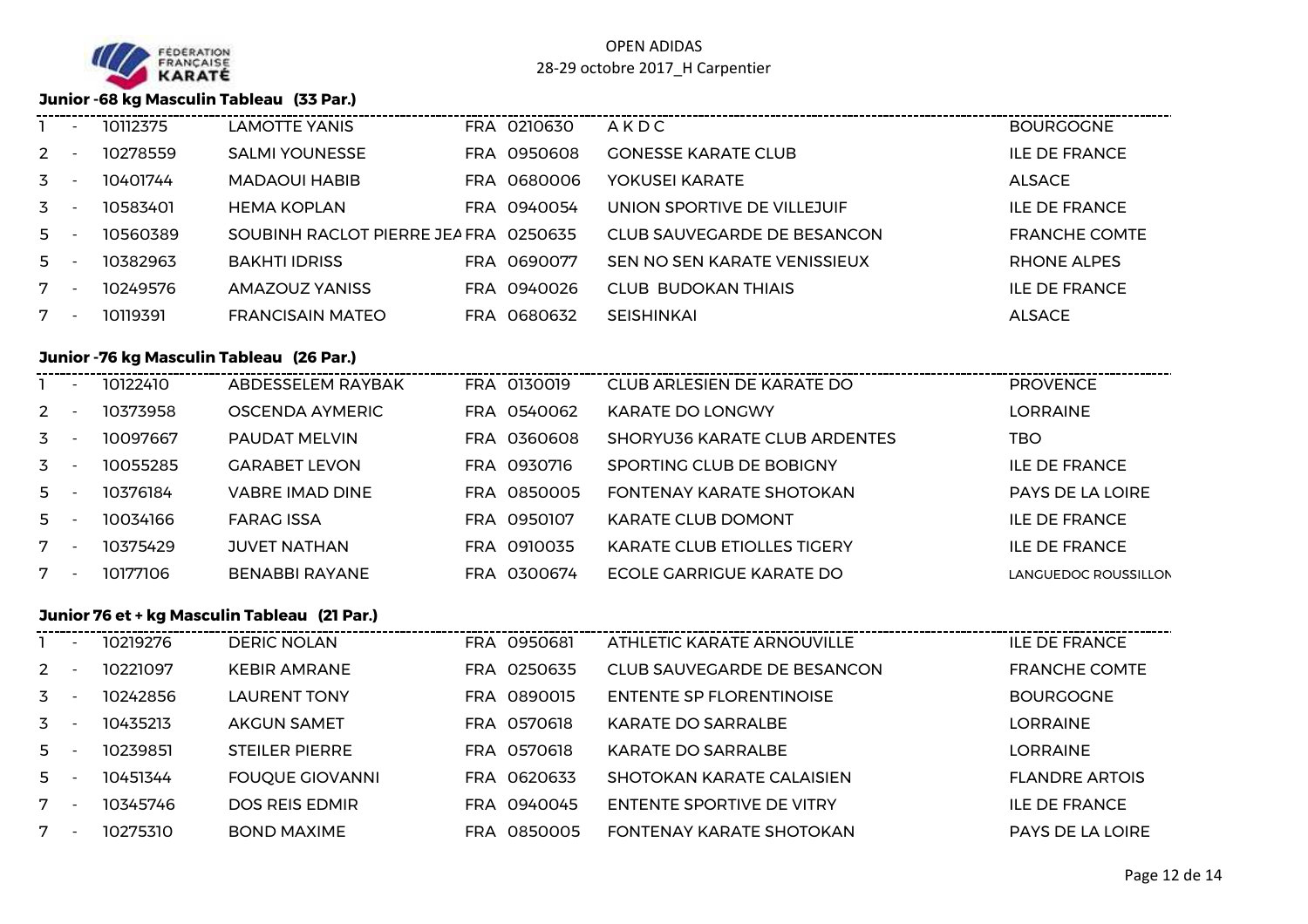

### **Senior -60 kg Masculin Tableau (29 Par.)**

|                | $\overline{\phantom{a}}$ | 10108206 | <b>HASSANI HOUSNY</b> | FRA 0940026 | <b>CLUB BUDOKAN THIAIS</b>     | <b>ILE DE FRANCE</b> |
|----------------|--------------------------|----------|-----------------------|-------------|--------------------------------|----------------------|
| 2              |                          | 10352983 | JACOUERAY ADAM        | FRA 0950086 | AMICAL CLUB SPORTIF CORMEILLAI | <b>ILE DE FRANCE</b> |
| $\overline{3}$ |                          | 09528877 | <b>BABACILYES</b>     | FRA 0540053 | <b>KARATE CLUB JOEUF</b>       | <b>LORRAINE</b>      |
| $\overline{3}$ |                          | 09176564 | ABBADI FAYCAL         | FRA 0300613 | <b>SHOTOKAN KARATE ALESIEN</b> | LANGUEDOC ROUSSILLON |
| $5 -$          |                          | 10380873 | MAMADOU MAMOUDOU      | FRA 0270016 | <b>KARATE INTER EVREUX</b>     | <b>NORMANDIE</b>     |
| 5 <sup>7</sup> |                          | 10111333 | BALENDRAKUMAR ANUJAN  | FRA 0380627 | <b>KARATE GRENOBLE HOCHE</b>   | RHONE ALPES          |
| $7^{\circ}$    |                          | 10116785 | RANDRIANJANAKA TOKY   | FRA 0920079 | C S M PUTEAUX                  | <b>ILE DE FRANCE</b> |
| 7              |                          | 10027144 | RATSITO ENZO          | FRA 0920079 | C S M PUTEAUX                  | <b>ILE DE FRANCE</b> |
|                |                          |          |                       |             |                                |                      |

### **Senior -67 kg Masculin Tableau (43 Par.)**

|                | $\overline{\phantom{a}}$ | 10111772 | LE THANH LIEM                     | FRA 0910608 | <b>SAINT MICHEL SPORTS</b>    | <b>ILE DE FRANCE</b> |
|----------------|--------------------------|----------|-----------------------------------|-------------|-------------------------------|----------------------|
| $2 -$          |                          | 09593574 | <b>DAHMANI SOFIANE</b>            | FRA 0020038 | KARATE CLUB SAINT QUENTINOIS  | <b>PICARDIE</b>      |
| $\overline{3}$ | $\sim$                   | 10026691 | BALENDRAKUMAR GOWSHEK FRA 0380627 |             | <b>KARATE GRENOBLE HOCHE</b>  | RHONE ALPES          |
| $3 -$          |                          | 10093942 | <b>DESPOIS ALAN</b>               | FRA 0130900 | <b>SPARTAN KOMBATS SPORTS</b> | <b>PROVENCE</b>      |
| $5 -$          |                          | 10160453 | <b>DEGLAIRE THOMAS</b>            | FRA 0130127 | <b>IMPACT KARATE CLUB</b>     | <b>PROVENCE</b>      |
| $5 -$          |                          | 09276881 | <b>OUISSA ILIESS</b>              | FRA 0130127 | <b>IMPACT KARATE CLUB</b>     | <b>PROVENCE</b>      |
| $7^{\circ}$    | $\overline{\phantom{a}}$ | 10849093 | <b>BOUSSAADI NABIL</b>            | FRA 0920079 | C S M PUTEAUX                 | <b>ILE DE FRANCE</b> |
| 7 <sup>7</sup> | $\overline{\phantom{a}}$ | 09511042 | <b>SAPALLY DAMIEN</b>             | FRA 0310042 | <b>SHAOLIN KARATE CLUB</b>    | <b>MIDI PYRENEES</b> |
|                |                          |          |                                   |             |                               |                      |

#### **Senior -75 kg Masculin Tableau (46 Par.)**

|                | 09465648 | <b>ROURET MARC ALEXIS</b> | FRA 0330106 | DOJO LANTONNAIS                    | <b>AQUITAINE</b>            |
|----------------|----------|---------------------------|-------------|------------------------------------|-----------------------------|
| $\overline{2}$ | 10031929 | <b>LEBRUN LOU</b>         | FRA 0020038 | KARATE CLUB SAINT QUENTINOIS       | <b>PICARDIE</b>             |
| $\overline{3}$ | 11015774 | <b>KHARBOU OSSAMA</b>     | FRA 0330106 | <b>DOJO LANTONNAIS</b>             | <b>AQUITAINE</b>            |
| 3              | 10393811 | LE TIEC ROMAIN            | FRA 0130127 | <b>IMPACT KARATE CLUB</b>          | <b>PROVENCE</b>             |
| 5              | 10123781 | <b>BRIDE MORGAN</b>       | FRA 0910608 | <b>SAINT MICHEL SPORTS</b>         | <b>ILE DE FRANCE</b>        |
| 5              | 09579484 | CHERKAOUI HISSAM          | FRA 0300613 | <b>SHOTOKAN KARATE ALESIEN</b>     | <b>LANGUEDOC ROUSSILLON</b> |
| 7              | 09513306 | <b>OUKHRID ALI</b>        | FRA 0590194 | <b>KARATE CLUB DE CONDE</b>        | <b>FLANDRE ARTOIS</b>       |
| 7              | 10099224 | <b>PAIONNI ADRIEN</b>     | FRA 0910035 | <b>KARATE CLUB ETIOLLES TIGERY</b> | <b>ILE DE FRANCE</b>        |
|                |          |                           |             |                                    |                             |